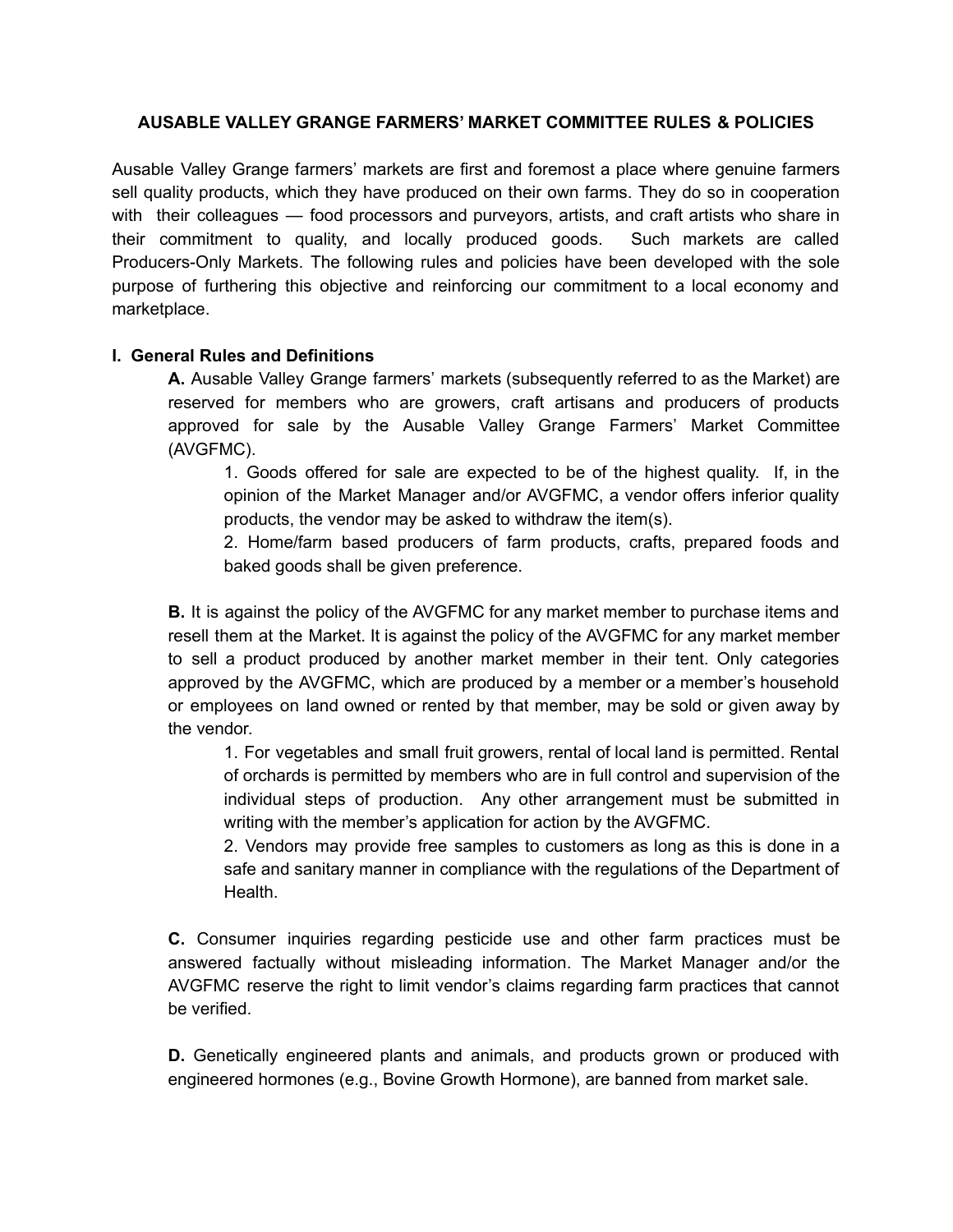## **E. Definitions**

1. Farmers include those who grow or produce their products locally.

2. Local commonly means within approximately 100 miles. For our purposes, local may include adjacent regions that fall within approximately 150 miles of our markets.

## **II. Market Products**

The following is a list of products that may be sold at the Market; they are divided by vendor type. Additional products not included in this list will be considered on a case-by-case basis. The Market product category, once approved by AVGFMC will generally be approved for the following season provided it is marked properly on the member's application. However, the AVGFMC reserves the right to deny an item or product at its discretion. This product list may be subject to change at the sole decision of the AVCFMC.

## **A. Farmers**

1. Fruits - grown by the vendor.

2. Vegetables - grown by the vendor.

3. Dried fruit and vegetables - only from fruit and vegetables grown and dried by the vendor.

4. Bottled cider and fruit juice - sold by the producer of the fruit or pressed by the vendor.

5. Field and greenhouse grown plants, flowers, cut flowers and herbs - grown by the vendor from seeds, plugs, dormant roots, bulbs or cuttings.

6. Meat products - 100% from animals raised from weaning by the vendor.

7. Fresh water fish, raised by the vendor through aquaculture from fingerlings of no more than 2" in size, and legally caught wild fish.

8. Milk - produced from the vendor's own herd.

9. Cheese and other dairy products - produced by the vendor from local milk.

10. Eggs - from the vendor's own fowl.

11. Poultry -100% from the birds raised by the vendor from chicks.

12. Animal products - wool, fleece, yarn, feathers, down, and leather produced from animals owned by the vendor. Preference shall be given to vendors who process their own product.

13. Honey and bee products - produced from the vendor's own bees and bottled/packaged by the vendor.

14. Maple syrup - processed by the vendor from the vendor's own or rented sugar bush.

15. Hay and straw, and feed products grown/produced by the vendor.

# **B. Food Processors**

1. Jams and preserves - prepared by the vendor from fresh produce from the region when available. Preference shall be given to vendors using local ingredients purchased directly from the farmer/producer.

2. Grain products - pancake mix, granola and other grain products from grain blended/mixed by the vendor.

3. Baked goods - fresh baked and prepared from scratch by the vendor (no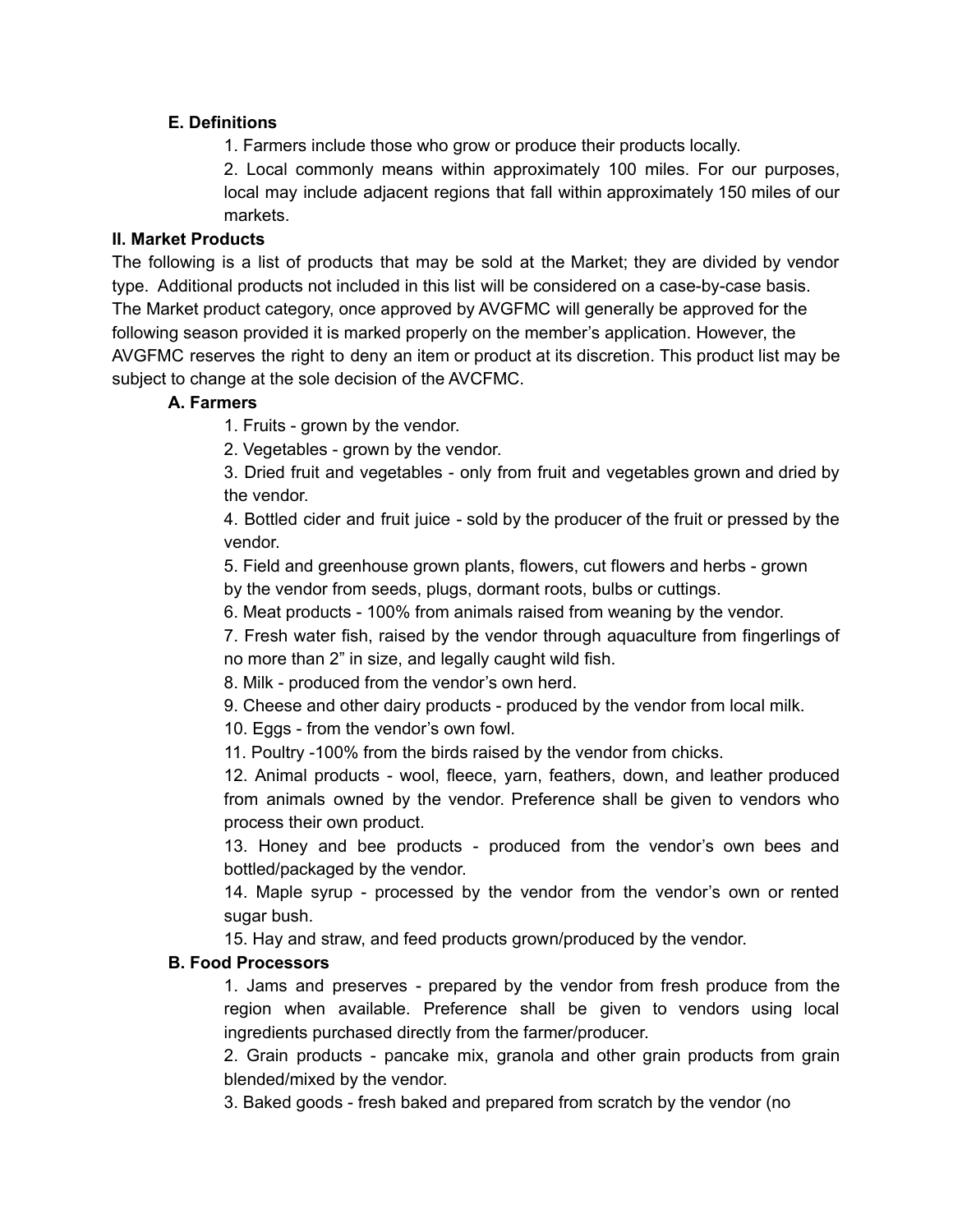commercially prepared dough mixes, crusts, shells, filings, or contents). Preference shall be given to vendors using local ingredients purchased directly from the farmer/producer.

4. Teas, herbs, spices, herbal vinegars blended/prepared and packaged by the vendor. Preference shall be given to vendors who grow their own ingredients.

5. Ready to eat prepared foods - high quality food items prepared and packaged by the vendor. Preference shall be given to vendors who use locally grown farm-direct products reflecting seasonable availability.

## **C. Arts & Crafts Products**

1. Crafts - high quality craft items designed and executed by the vendor and chosen by the AVGFMC through a jury process.

2. Objects of Art - All works must be created solely at the hand of the artist and will be juried in the same manor as crafts. Any art falling under the category of "found art" must show manipulation by the artist as in arranging or mounting and will be juried in the same manor as above.

## **D. Food Caterer/Purveyor**

1. Sandwiches, soups, desserts and any other prepared food that is consistent with the Market's theme of fresh, high quality food, and is prepared locally. Food purveyors should make every effort to include raw ingredients from other vendors at the market in all their menu items. Foods should be chosen for their seasonality and local connections.

2. Drinks at market - cider, fruit juice, and tea (must adhere to the requirements set forth in II. A. 4. and II. B. 4). Food purveyors may sell additional beverages created by the vendor that include non-seasonal or non-regional ingredients but should maintain some connection to regional ingredients and seasonality. As example, in the case of smoothies, vendors should strive to include seasonal berries.

3. Services, at the discretion of the AVGFMC and as space permits, including but not limited to: massage therapy, bicycle repair, book readings and author signings, artistic/cultural lectures and instruction.

# **III. Market Operations**

# **A. Vendor Compliances**

1. Vendors must comply with the appropriate federal, state, and local regulations.

2. Vendors selling taxable items must display a valid NYS Certificate of Authority.

3. Vendors with nursery and greenhouse crops must display a valid NYS Nursery License.

4. Vendors selling meats, processed foods, prepared foods, baked goods and other perishable items must do so in compliance with the requirements of the NYS Department of Health and NYS Department of Agriculture and Markets and any other applicable regulatory agencies.

5. Vendors selling by weight must have scales approved by the appropriate Weights and Measures County Office, and have the appropriate current certificate/sticker.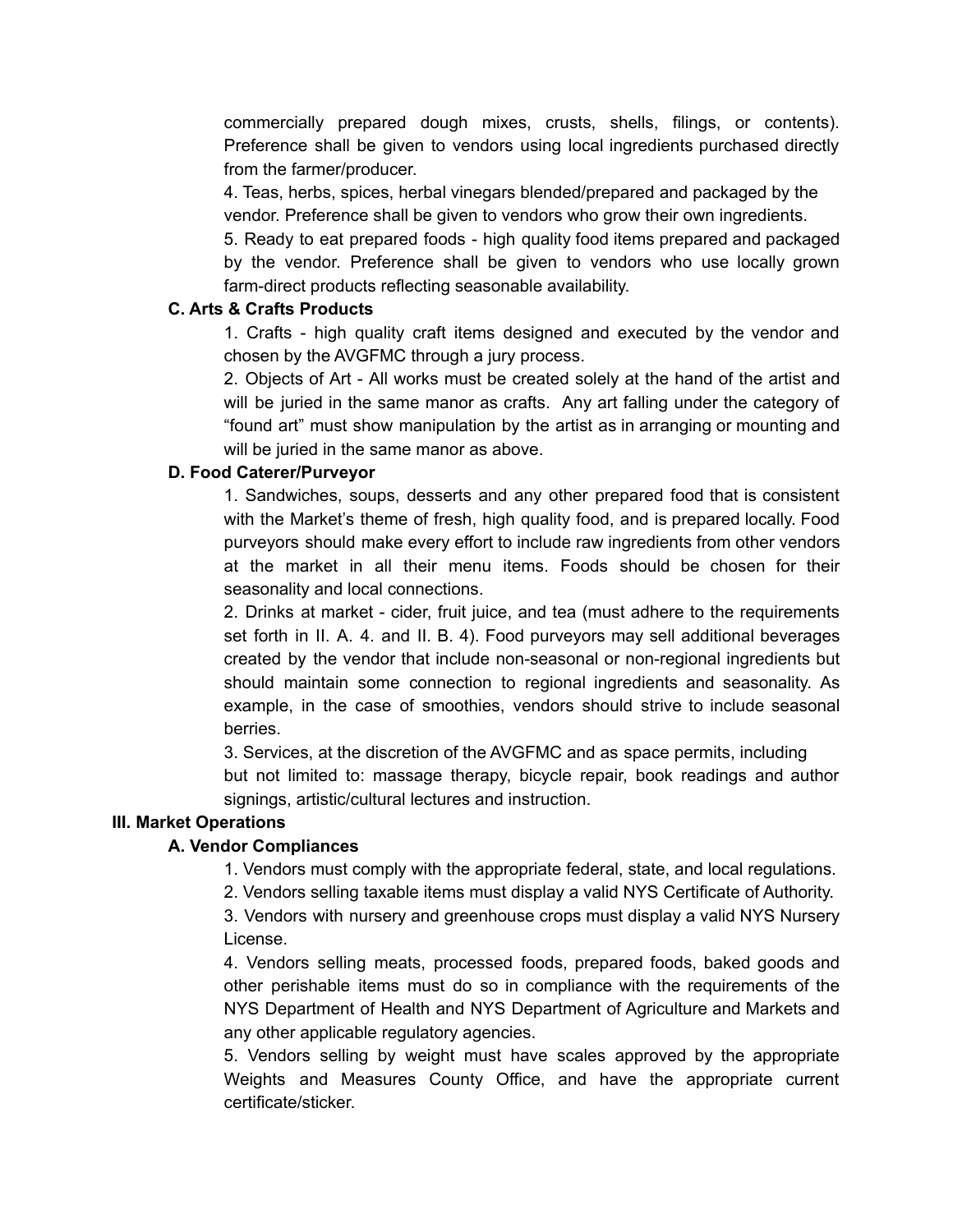6. Necessary certificates, permits, and licenses must be on file with the AVGFMC before a vendor may sell products at market.

#### **B. Insurance**

1. The Grange (AVG) shall carry liability insurance offered by Northern Insuring. The AVGFMC strongly recommends that vendors carry an adequate amount of additional liability and product insurance.

### **C. Market Fees and Application**

1. Ausable Valley Grange Membership - The yearly membership fee for both vendors and non-vendors shall be established annually by the AVGFMC. Members are encouraged to attend all AVG meetings.

2. Seasonal Fees - All fees will be established for the Market by the AVGFMC. The Committee will strive to create a fee schedule that is commensurate to traffic and expected sales at the Market. The Market does not guarantee a minimum level of business for any vendor. There is no daily fee for an expanded space or a double space — those wishing an expanded space or double space must pay for the season. Payments of seasonal stall fees are due by 15 days prior to Market opening. Failure to comply with this schedule will result in the loss of the right to attend the market until the stall fees are paid in full.

3. Returning vendors who are in good standing are offered the Returning Vendor Short Form Application and maintain first option on last year's booth space provided market conditions permit this practice. Returning vendors who are in good standing apply with the understanding that market acceptance is implied but not guaranteed.

a. Any returning vendor who has not applied for the Market by 30 days before opening day of the season must reapply as a new vendor and be approved for the AVGFMC. The AVGFMC reserves the right to cancel the privileges of any member who, in the opinion of the Market Manager, has willfully violated the Rules and Regulations governing the Market.

4. The standard vendor area at market is 10 ft x 10 ft, or 100 sq ft. Expanded spaces are 15 ft  $\times$  10 ft, or 150 sq ft. Displays are expected to stay within the vendor's booth area. The FMC may seek additional charges from vendors who exceed their booth space.

a. Vendors may not share a booth space.

5. Farmers that have CSA distribution at market may only distribute product from their own farm.

### **D. Market Day Rules**

1. The Markets are held outdoors rain or shine. The Market hours do not change after season opening. Cancellation of the Market or early closure due to dangerous or severe weather conditions shall be at the sole discretion of the Market Manager.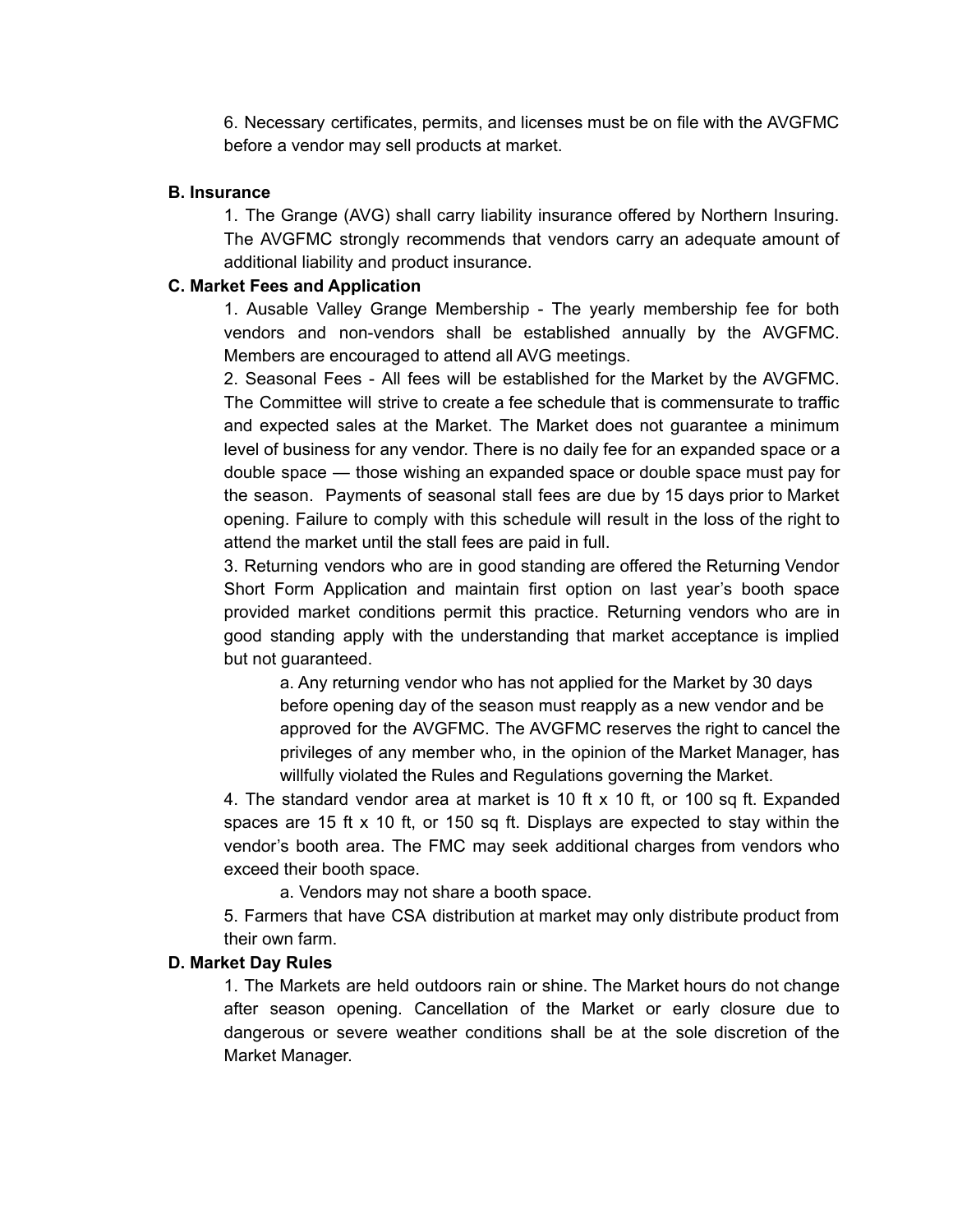2. Each vendor will be responsible for all equipment and supplies for the set up of a booth — table, scales, bags, signs, tent, etc., and must operate his/her market space in a safe and sanitary manner.

a. Display facilities must be constructed in such a way as to pose no hazards to customers and to allow easy access to the goods on display.

b. Produce and other food items may not be placed directly on the ground.

c. Vendors who provide samples and/or products (such as food) that result in waste materials must provide containers for waste disposal. Vendors are responsible for removing this waste at the end of the day; it cannot be discarded in trashcans provided by the supporting village. The vendor's area must be clean of any refuse at the end of the market.

3. Each vendor must identify themselves or their business by use of an attractively lettered sign stating their name and location.

a. Vendors are encouraged to have business cards and to post photos of their farm or homestead.

b. Brochures that list retail activities with patrons that extend beyond the market and throughout the year are encouraged.

4. Attendance - If a vendor is unable to attend the Market on a specified Market day, he or she is required to notify their contact person (usually the market manager) no later than two hours before market opening. Failure to follow this policy will compromise the "good standing" for that vendor.

5. Market Manager – The AVGFMC will appoint a market manager for each market annually. The manager will be selected from the pool of vendors who volunteer for the job.

a. The manager lays out the space for vendors at each market, and directs vendors, performers and, volunteers to their designated space. Managers enforce the rules and policies, answer customers' questions, and cooperate with the host organization to minimize conflicts. It is the manager's job to insure that the market is running smoothly.

b. The manager reports any problems that occur at market to the AVGFMC.

c. The manager will be compensated for his/her work by receiving a rebate equal to half the single booth fee. Compensation may be adjusted for the largest markets that have the longest seasons.

6. Set Up - For safety reasons, vendors should have their vehicles properly parked and stands in place before the opening of the Markets.

a. Vendors should always use extreme care when entering the Market place with their vehicles, drive slowly and remain aware of pedestrians.

b. Vendors may set up at their market sites up to two hours before the market opens, but must occupy their spaces no later than one half hour before market opening. Occupying your space is defined as having all market paraphernalia unloaded at your location and your vehicle parked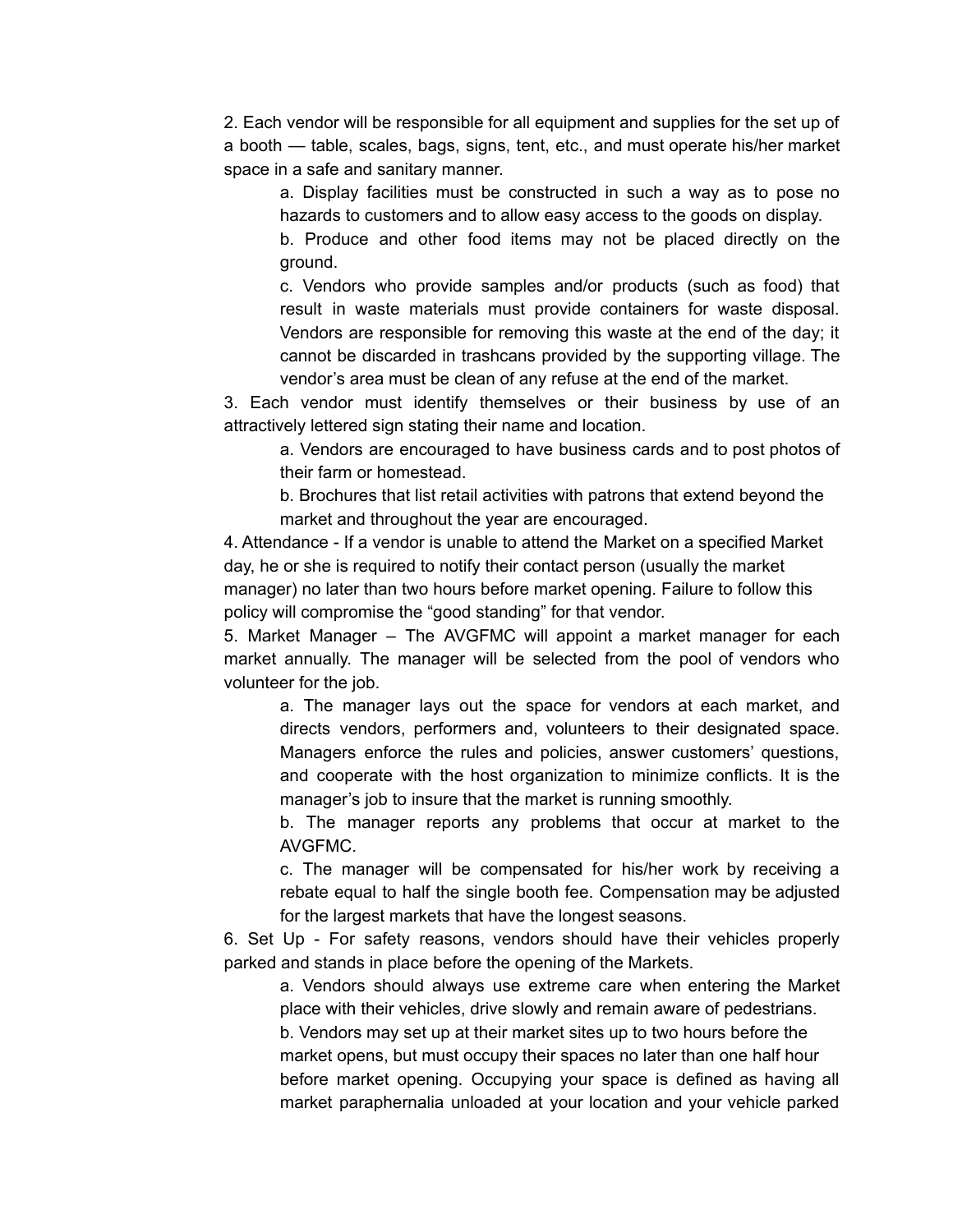in an appointed space. Repeated lateness will result in penalties as outlined in III. E.

7. Vendors shall not begin to transact business until the designated time for the Market to open.

8. Each vendor shall remain in his/her own market space when selling products. Sales should be conducted in an orderly business manner. No shouting, hawking, or other objectionable means of soliciting shall be tolerated. Vendors shall exhibit courtesy and cooperation to customers and to other vendors selling at the market.

a. Vendor owners/principals must attend at least 15% of the season's market days. People working in their place must be informed of all the market rules and regulations. The vendor is responsible for any fines and for resolving any other problems that may occur in their absence.

9. Illegal discrimination is not permitted at the market. Vendors are expected to be courteous and honest at all times. Disagreements with customers, fellow vendors, and the Market Manager must be handled in a respectful manner so as to not disrupt the Market.

10. Public drinking of alcoholic beverages and smoking by vendors or their representatives is not permitted anywhere on the Market grounds on market day.

11. Vendors may not bring pets to the market. Small farm animals may be brought to market with prior permission; they should be caged or tethered. Fowl should be perched or caged. Large animals are not permitted without special arrangements. Any animal that routinely makes a disturbance will not be allowed to return. Vendors are responsible for injury to individuals caused by their animals and for any damage to the Market grounds.

12. Break Down - Vendors are required to remain at the Market for the entire Market day until the official closing time.

a. Vendors should exercise diligence in leaving market sites by dismantling no earlier than 5 minutes after Market closing, packing up, and cleaning their site within one hour of the Market closure.

13. A Community Tent is available at our markets for use by local civic groups and non-profit organizations wishing to promote their civic or social causes. Groups that are approved by the AVGFMC may use this tent for one or more dates during the market season. Groups using the tent must be members of the AVG or provide a certificate of additionally insured.

14. Amplified music is not permitted at the Market unless it is part of entertainment sponsored by the Market.

15. Vendor Signage - All vendor signage must remain with their specified area on market day.

16. Vendors must be completely set up 20 minutes before the market starts. Vendors not set up will be required to leave.

17. Full season market vendors who miss more than 2 market days throughout the season will be charged an additional fee of \$50/day missed beginning on the